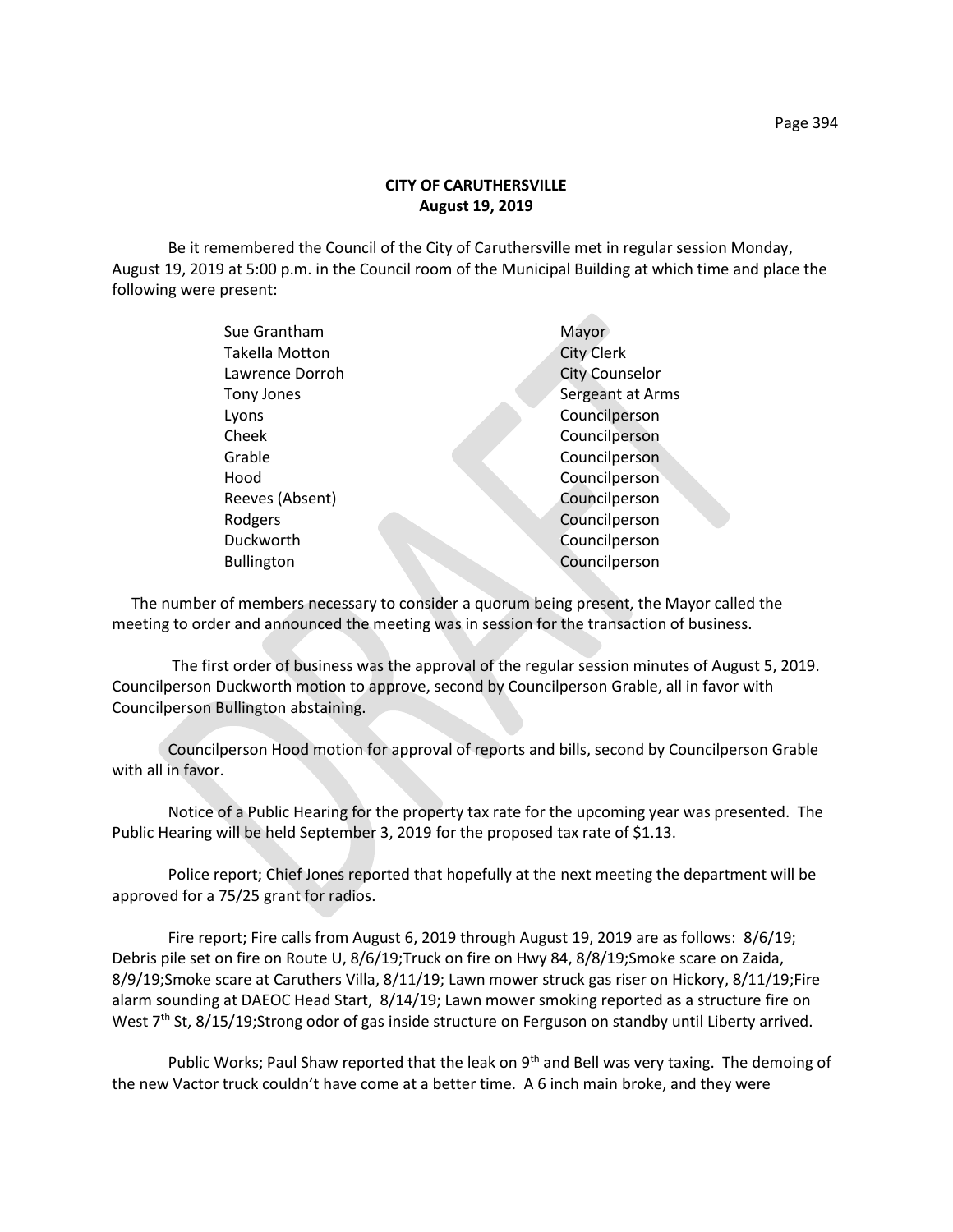## Page 395

assisted with the cleanup with the use of the truck in order for the City to begin fixing the break. The Thandle at Trinity was enabled to be turned off which took care of the leak in the bar pit hopefully alleviating the Water Main project to having to cross the bar pit. Mr. Shaw also went aboard the Mississippi River Commission vessel along with the Mayor. They attended a meeting in which the low level water inspection was conducted, and there was discussion of the drainage in town and where it goes.

Park & Recreation; Wes Deere reported that he had flyers going throughout town for the Silver's Sneaker membership to the Recreation Center, all questions about the program can be directed to Wes Deere. Pee Wee football this year will consist of  $4<sup>th</sup>$ , 5<sup>th</sup>, and  $6<sup>th</sup>$  graders. The solar panels are up and running and all the LED lights will be installed by Wednesday, August 21, 2019. There was not a quorum for the Park Board meeting so there was no discussion of the 24 hour access.

Library report; Teresa Tidwell reported that the Library had a good turnout for the Cultural Heritage Workshop in which they learned about things unique to the area. The Library also received the Edge grant for 2 tablets for disabled children.

Don Jefferies, President of the Historical Society proposed to the Council the use of the old Phipps house owned by the City for a museum. The Historical Society would like to obtain items of historic value relative to Pemiscot County and Caruthersville. They would set up displays, staff the museum, and maintain the interior of the building. The Historical Society would be seeking grants for preservation and restoration, and requesting the Council to consider establishing a committee to review all issues involved at a later date.

The Cooperative Agreement for School Police Services was presented to be entered on the  $14<sup>th</sup>$ day of August 2019 between the City of Caruthersville and Caruthersville School District #18. Councilperson Duckworth motion for approval second by Councilperson Rodgers, which resulted in the following vote:

| Lyons             | Abstain | Cheek     | Yes |
|-------------------|---------|-----------|-----|
| Grable            | Yes     | Hood      | Yes |
| Rodgers           | Yes     | Duckworth | Yes |
| <b>Bullington</b> | Abstain |           |     |

Counselor Dorroh stated that a motion would be in order for a Public Hearing to be held on Monday, September 16, 2019 for changes in zoning for medical marijuana. Councilperson Bullington made motion, second by Councilperson Rodgers, which resulted in the following vote:

| Lyons             | Yes | Cheek     | Yes    |
|-------------------|-----|-----------|--------|
| Grable            | Yes | Hood      | Absent |
| Rodgers           | Yes | Duckworth | Yes    |
| <b>Bullington</b> | Yes |           |        |

Mayor Grantham entertained a motion for approval of the September 2, 2019 meeting to be held on Tuesday, September 3, 2019 in observance of Labor Day. Councilperson Lyons motion for approval, second by Councilperson Bullington with all in favor.